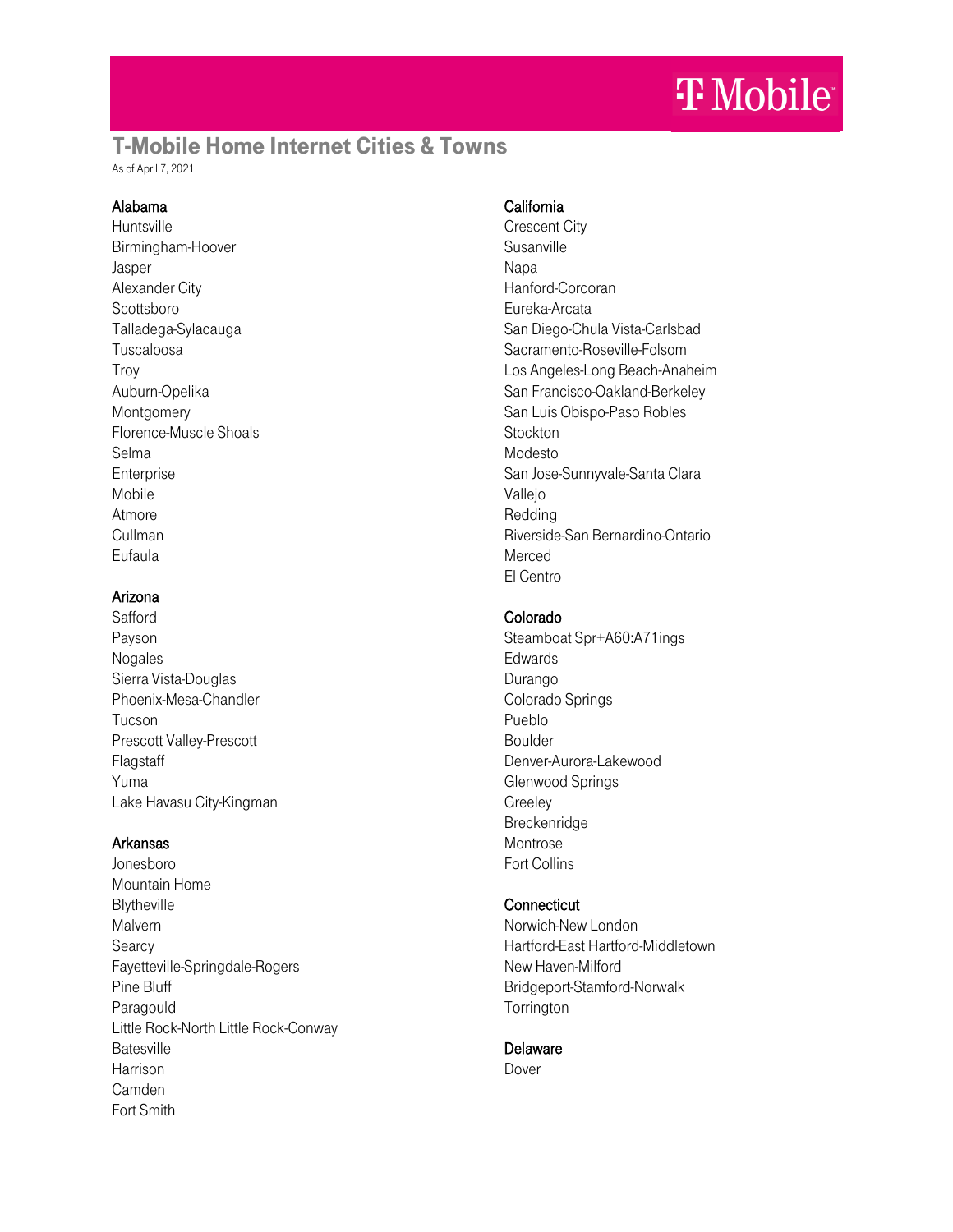#### Florida

Tampa-St. Petersburg-Clearwater Crestview-Fort Walton Beach-Destin Pensacola-Ferry Pass-Brent The Villages Orlando-Kissimmee-Sanford **Clewiston** Tallahassee Panama City Miami-Fort Lauderdale-Pompano Beach Lakeland-Winter Haven Key West Jacksonville Palm Bay-Melbourne-Titusville

### Georgia

Americus Cordele Jesup Statesboro Dalton Atlanta-Sandy Springs-Alpharetta Hinesville Thomaston Vidalia Waycross Savannah Dublin Warner Robins Douglas **Thomasville Gainesville Tifton** Macon-Bibb County LaGrange Augusta-Richmond County

### Hawaii

Kapaa Urban Honolulu Hilo Kahului-Wailuku-Lahaina

# Idaho

**Hailey** Coeur d'Alene

Burley Pocatello Idaho Falls Boise City Rexburg Mountain Home Twin Falls Blackfoot Lewiston

# Illinois

Bloomington Carbondale-Marion Kankakee Champaign-Urbana Effingham Peoria **Decatur** Pontiac **Springfield Galesburg Rockford Ottawa** Lincoln Danville Mount Vernon Freeport Chicago-Naperville-Elgin

# Indiana

**Greensburg** Seymour Plymouth Indianapolis-Carmel-Anderson Marion Bloomington Lafayette-West Lafayette Madison Warsaw Muncie Bedford Fort Wayne Elkhart-Goshen Huntington Michigan City-La Porte North Vernon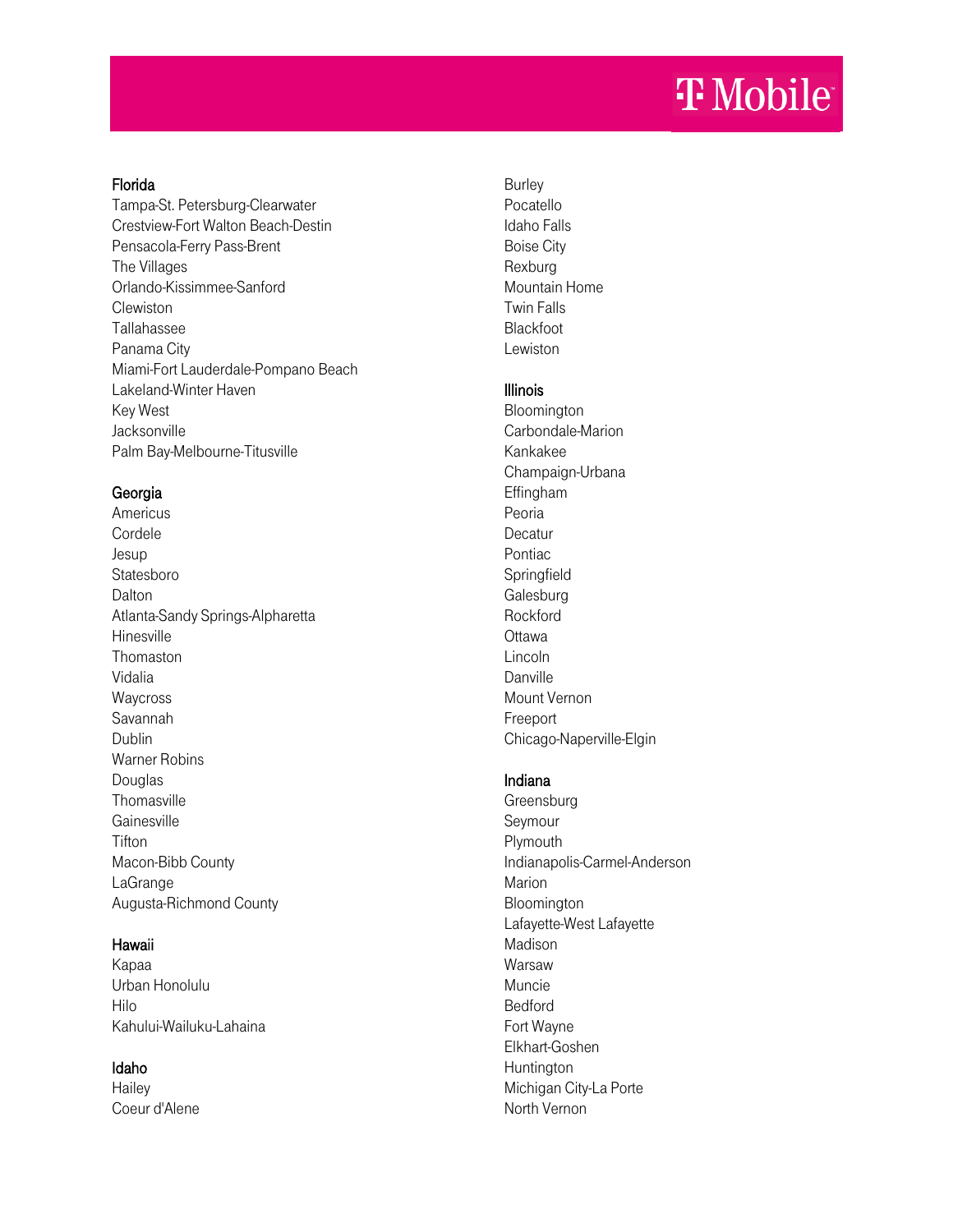Richmond New Castle **Connersville** Vincennes Wabash **Crawfordsville** Terre Haute Angola **Scottsburg** Kokomo Washington Evansville South Bend -Mishawaka

#### Iowa

Spencer Des Moines -West Des Moines Storm Lake Dubuque Pella Waterloo -Cedar Falls Oskaloosa Ottumwa Ames Cedar Rapids Muscatine Mason City Spirit Lake Fort Dodge Davenport -Moline -Rock Island Fort Madison -Keokuk Sioux City Richmond<br>
New Castle<br>
New Castle<br>
Noncenness<br>
Vincenness<br>
Vincenness<br>
Crawfordsville<br>
Econtsburg<br>
Scottsburg<br>
Scottsburg<br>
Scottsburg<br>
Washington<br>
Scott Bend Missian Asia<br>
Scottsburg<br>
Democratics<br>
Dubuque<br>
Democratics<br>
Offu

#### Kansas

Pittsburg Manhattan **Wichita Ottawa** Lawrence Atchison Great Bend Emporia Topeka Salina Garden City

### **Kentucky**

Maysville Lexington -Fayette Elizabethtown -Fort Knox Mount Sterling Bardstown Madisonville London Richmond -Berea Mayfield **Campbellsville** Murray Bowling Green Paducah Louisville/Jefferson County

#### Louisiana

New Orleans -Metairie Jennings Baton Rouge Minden Bogalusa Houma -Thibodaux Alexandria Morgan City DeRidder **Natchitoches** Lake Charles Hammond Ruston

# Maine

Lewiston -Auburn Portland -South Portland Augusta -Waterville Bangor

### Maryland

Baltimore -Columbia -Towson **Salisbury Cumberland** 

### **Massachusetts**

Pittsfield **Springfield Worcester**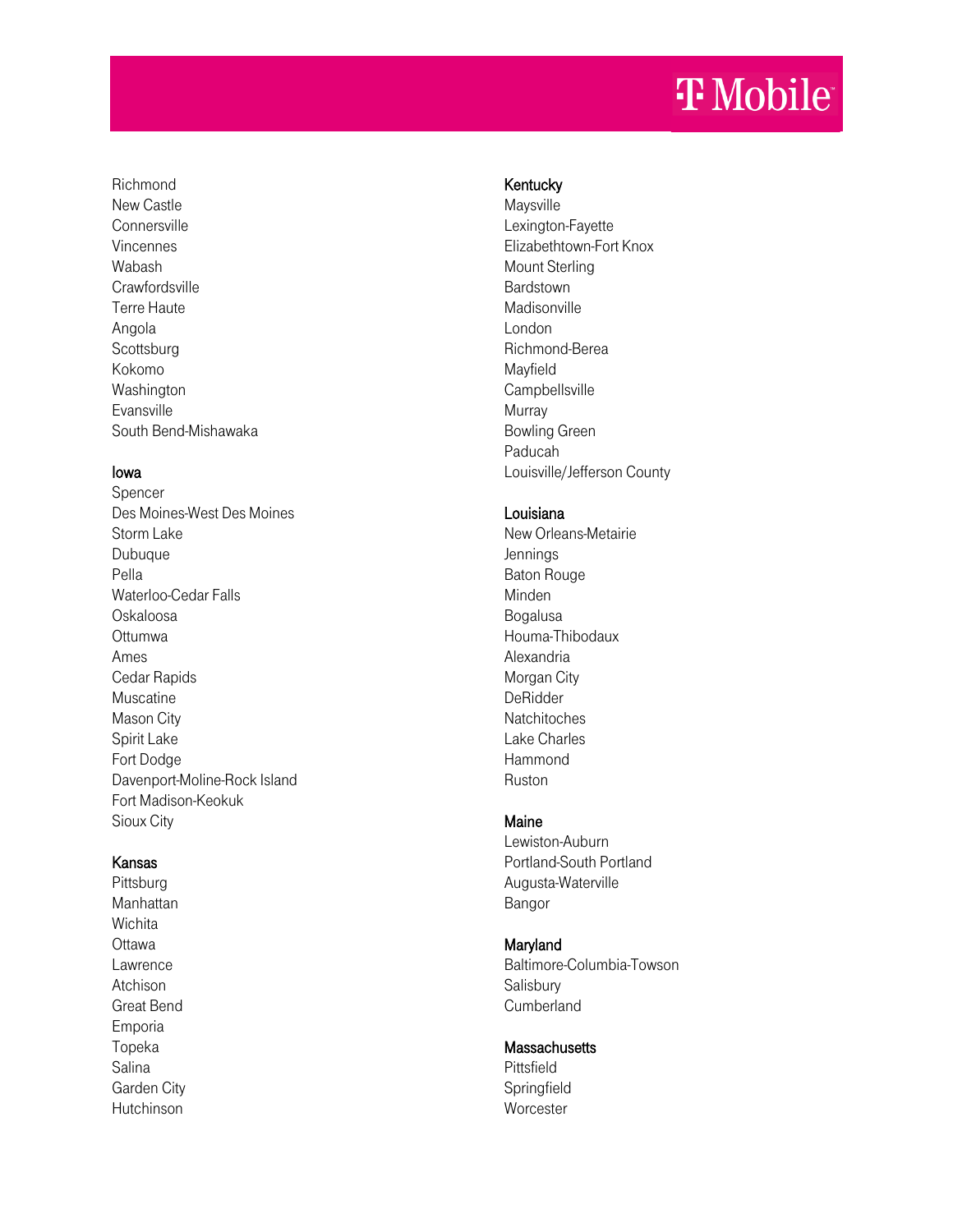Boston-Cambridge-Newton

#### Michigan

Detroit-Warren-Dearborn Bay City **Sturgis** Midland Mount Pleasant Ann Arbor **Marquette** Monroe Sault Ste. Marie Niles **Coldwater** Lansing-East Lansing Grand Rapids-Kentwood Saginaw Battle Creek Holland Jackson Hillsdale Flint

### Minnesota

Faribault-Northfield Austin Hutchinson Albert Lea Alexandria Bemidji Red Wing Fergus Falls St. Cloud Fairmont **Rochester** Grand Rapids Mankato Willmar Brainerd Winona Marshall New Ulm Owatonna Worthington Minneapolis-St. Paul-Bloomington Duluth

### Mississippi

Columbus Jackson **Greenville** Laurel Meridian Oxford **Starkville Natchez** 

### Missouri

Farmington **Moberly** Sikeston **Warrensburg** Jefferson City Poplar Bluff Hannibal Columbia **Springfield** Sedalia Joplin **Maryville** Kennett Marshall Branson Fort Leonard Wood Lebanon Cape Girardeau St. Louis Kansas City St. Joseph

### **Montana**

Kalispell Butte-Silver Bow Helena Bozeman Billings Great Falls Missoula

### Nebraska

Lincoln Omaha-Council Bluffs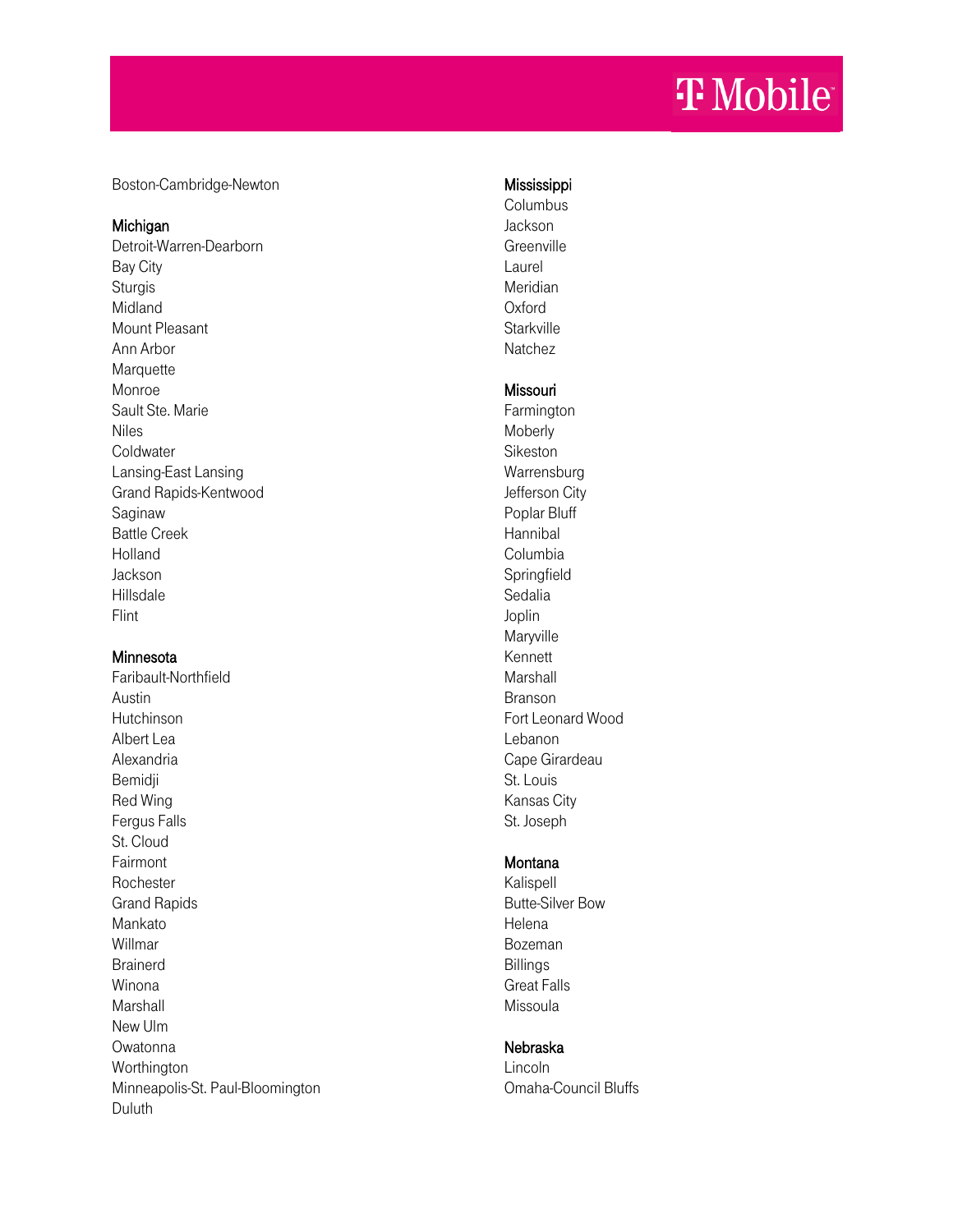#### New Hampshire

Laconia Manchester -Nashua Lebanon

### New Jersey

Vineland -Bridgeton Ocean City Atlantic City -Hammonton Trenton -Princeton

### New Mexico

**Clovis** Deming **Albuquerque** Española Santa Fe Alamogordo Taos Carlsbad -Artesia Portales Las Cruces Silver City

# North Carolina

Greenville Morehead City Wilmington New Bern Goldsboro Henderson Winston -Salem Brevard Durham -Chapel Hill Fayetteville Wilson Raleigh -Cary Hickory -Lenoir -Morganton Greensboro -High Point Washington Lumberton Jacksonville Laurinburg Burlington Marion Shelby

Boone Forest City Cullowhee Asheville Rockingham Mount Airy North Wilkesboro Pinehurst -Southern Pines Sanford Rocky Mount Kill Devil Hills Kinston Charlotte -Concord -Gastonia

### North Dakota

**Bismarck** Minot Jamestown Wahpeton Fargo Grand Forks Santa Fe Alamogordo Taos Carlsbad -Artesia Portales Las Cruces Silver City

### Nevada

Pahrump Elko Fernley Gardnerville Ranchos Las Vegas -Henderson -Paradise Reno

# New York

Batavia **Rochester** Jamestown -Dunkirk -Fredonia Buffalo -Cheektowaga **Cortland Oneonta Gloversville** Ithaca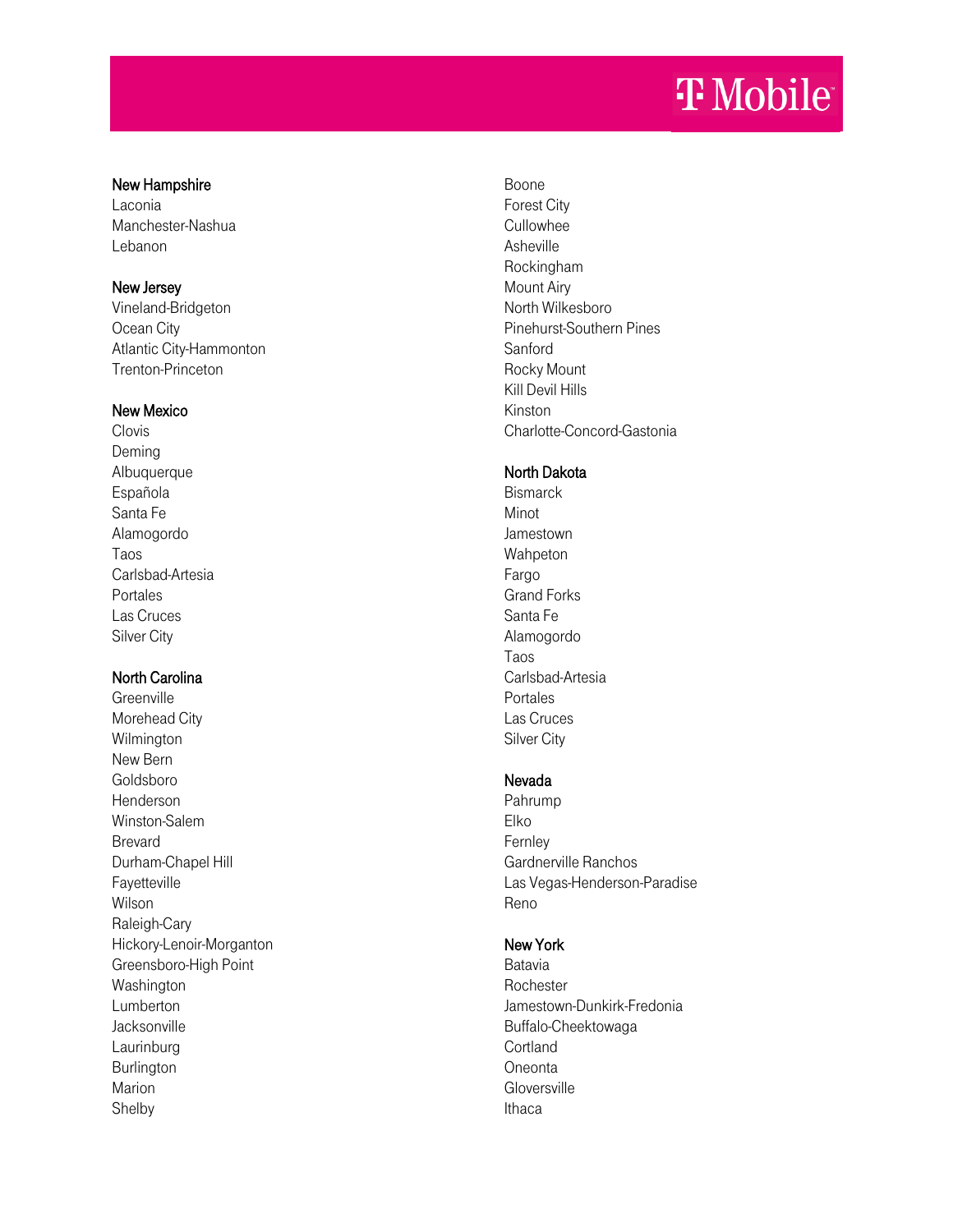Syracuse Binghamton Albany -Schenectady -Troy Seneca Falls Utica -Rome Amsterdam Malone Ogdensburg -Massena Watertown -Fort Drum Plattsburgh Corning Glens Falls **Olean** Hudson New York -Newark -Jersey City

# Ohio

Findlay Ashland Tiffin Norwalk Portsmouth Van Wert Dayton -Kettering Cleveland -Elyria **Columbus** Sidney Defiance Cambridge Wilmington Akron Marion New Philadelphia -Dover Canton -Massillon Springfield Wapakoneta **Chillicothe** Mount Vernon Greenville **Coshocton** Jackson Lima Mansfield Zanesville Sandusky **Wooster** 

Toledo **Cincinnati** Youngstown -Warren -Boardman

### Oklahoma

**Bartlesville** Altus Guymon Enid **Weatherford** Oklahoma City **Stillwater** Shawnee Tulsa Ponca City Durant Muskogee Ardmore Tahlequah Hood River La Grande **Corvallis** Newport Albany -Lebanon The Dalles Eugene -Springfield Salem Astoria Prineville Bend Coos Bay Medford Ontario Portland -Vancouver -Hillsboro

### **Pennsylvania**

Lewistown State College Indiana DuBois St. Marys Pittsburgh Altoona Williamsport Meadville Lock Haven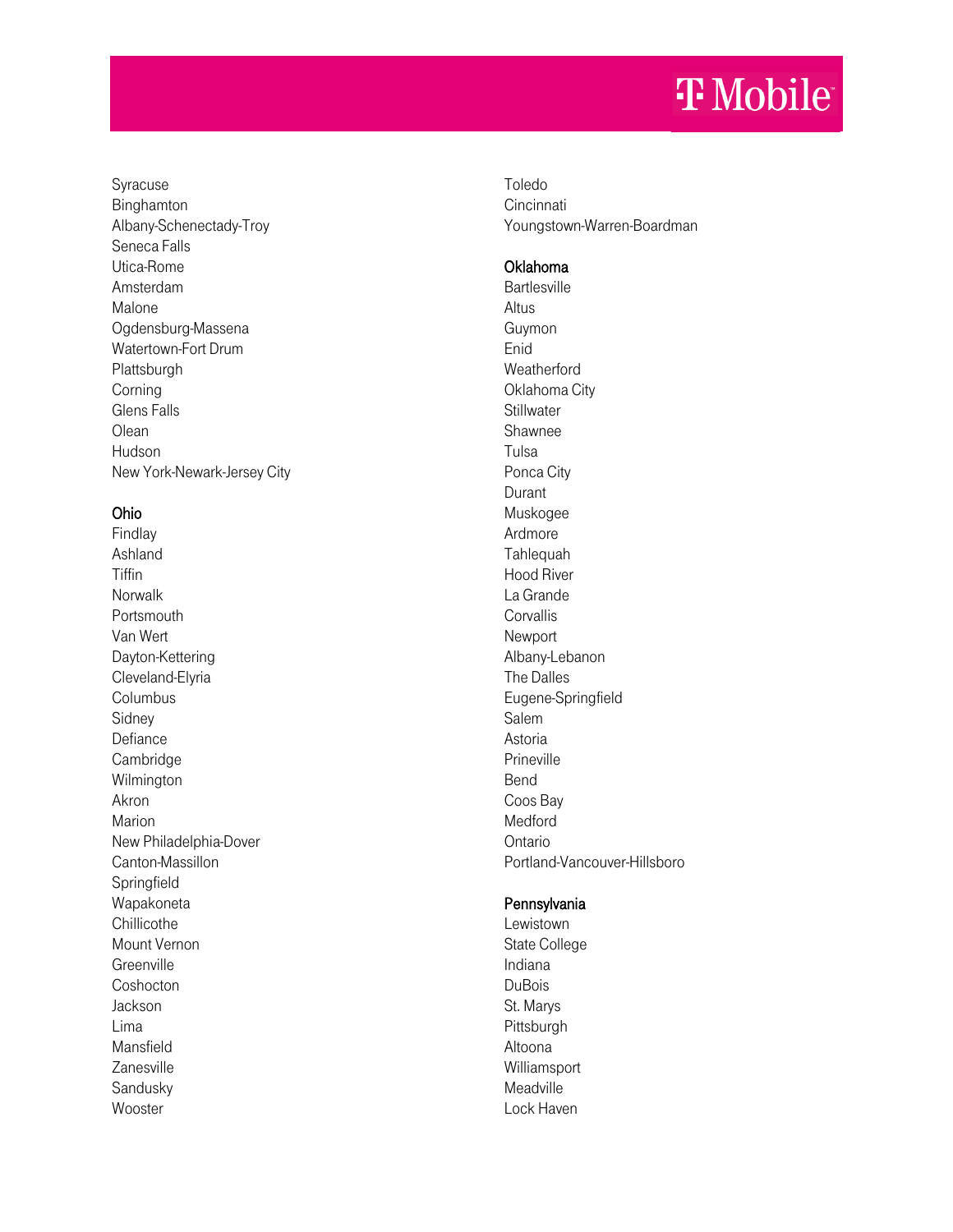Huntingdon Erie Johnstown Warren Lancaster Somerset Harrisburg-Carlisle Bloomsburg-Berwick New Castle Pottsville Reading York-Hanover Selinsgrove Bradford Lebanon Lewisburg Sunbury East Stroudsburg Scranton-Wilkes-Barre Chambersburg-Waynesboro **Gettysburg** Allentown-Bethlehem-Easton Philadelphia-Camden-Wilmington

# Rhode Island

Providence-Warwick

### South Carolina

Charleston-North Charleston Spartanburg Georgetown Greenville-Anderson **Bennettsville** Florence Greenwood Sumter Columbia **Orangeburg Newberry** Myrtle Beach-Conway-North Myrtle Beach

### South Dakota

Sioux Falls Pierre Spearfish Huron

**Mitchell** Rapid City **Watertown** 

#### Tennessee

Knoxville Martin Athens Nashville-Davidson-Murfreesboro-Franklin Sevierville **Lawrenceburg** Jackson Paris **Newport Greeneville** Johnson City Shelbyville Morristown Dayton Union City Cleveland Tullahoma-Manchester Chattanooga **Clarksville** Memphis Kingsport-Bristol

### Texas

Eagle Pass **Sweetwater** Odessa Hereford Port Lavaca Rio Grande City-Roma Houston-The Woodlands-Sugar Land Kingsville Midland Raymondville El Paso Austin-Round Rock-Georgetown Laredo Del Rio San Antonio-New Braunfels Huntsville Dallas-Fort Worth-Arlington Brownsville-Harlingen